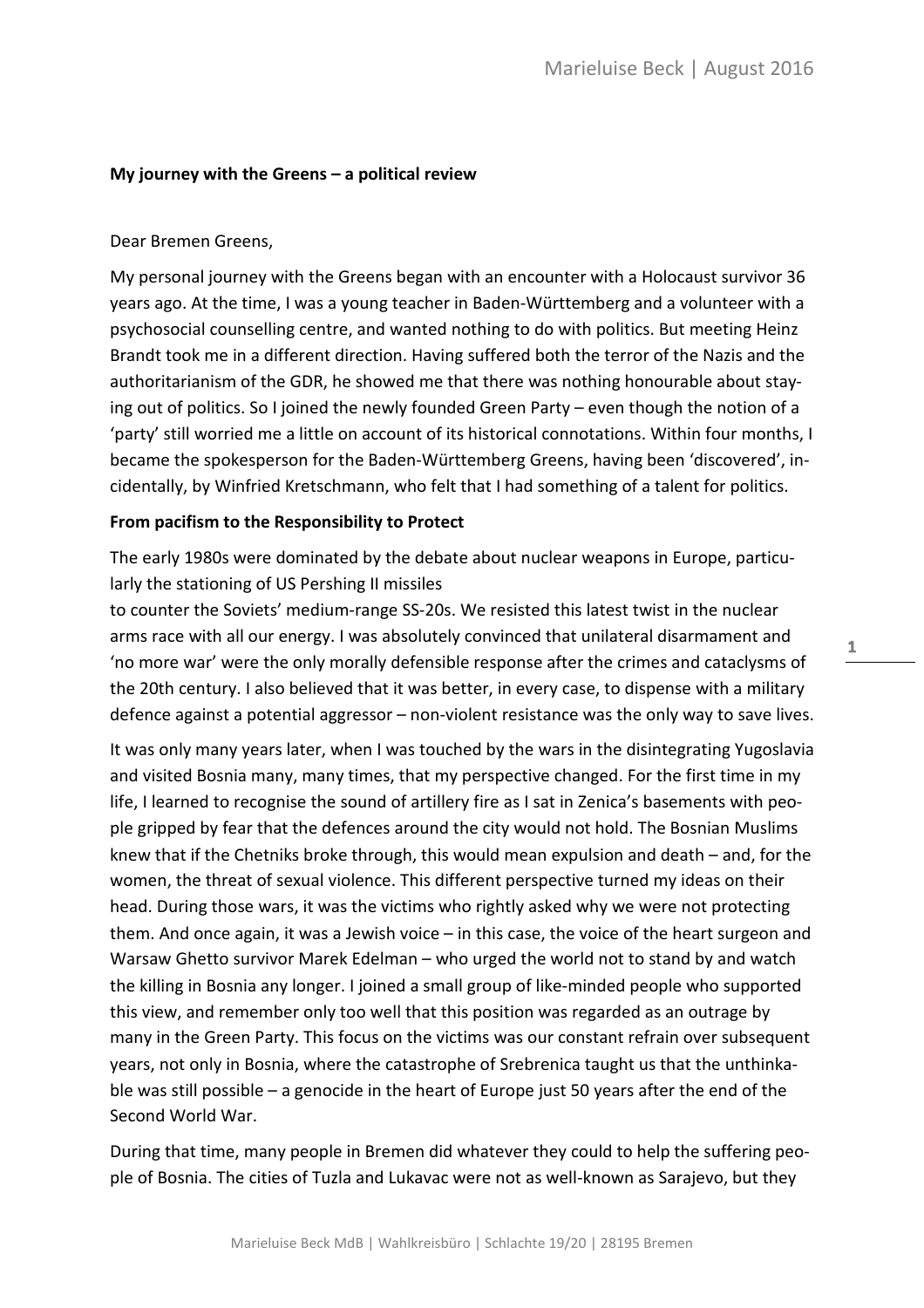too were cut off from all supplies for months at a time. The first convoy, carrying 180 tonnes of flour, sugar and oil, to finally reach these two cities after eight months of siege came from our association 'Brücke der Hoffnung' – Bridge of Hope, from our city. Lukavac now has a Bremen Square as the city's expression of thanks.

Focusing on the victims always means campaigning for human rights as well: for freedom, for security, for minorities' rights to protection and equality, for the right to diversity, for the right to be different. This human rights policy is one of the Greens' strongest pillars. And of course, it also includes environmental and social rights: the right to clean water, to healthy food, to education and health care.

# **From 'foreigners' issues' to immigration policy**

Under the Red-Green Government, I was the first Green Commissioner for Foreigners' Issues – a role which we recast as the Federal Government Commissioner for Migration, Refugees and Integration – and helped to shape the debate about Germany as an immigration country. It was often an uphill struggle. The conservatives steadfastly refused to accept what had long been the reality, namely that Germany was an immigration country, with all the new challenges that this created. Our position came under vigorous attack and the mood was inflammatory, especially when Germany began to discuss issues such as dual citizenship and the wearing of the headscarf. At that time, it was not yet technically possible to insult others and even issue death threats with a click of the mouse. Instead, the insults and threats came on postcards or in phone calls. My assistant at the time made many of these messages disappear before I ever got to see them, a kindness for which I am grateful to this day.

## **Ending the division of Europe**

After the Greens lost their place in Germany's coalition government, the third phase of my work dealt with policy in and for Eastern Europe. I would never have gained such a rapid understanding of the profound extent of Europe's division – agreed at the Crimea Conference in 1945 – were it not for the magnificent efforts of the Heinrich Böll Foundation, which established an excellent network of civil rights activists, environmentalists, critical journalists and women's rights campaigners in most of the Central and Eastern European countries. The historical responsibility for this region of Europe, so long cut off from democracy and human rights, is, I firmly believe, still one of the Greens' foremost tasks. Anyone wishing to understand Eastern Europe should not focus solely on Putin and the Kremlin. They should listen to people like Arseny Roginsky from the Russian

civil rights society Memorial, who was sent to the gulag for his historical research on the Stalinist period. They should encounter Lyudmila Alexeyeva, who – under the protection of the Helsinki Agreements – began to rally a fledgling civil rights movement. They should know that in Belarus, one in four civilians died at the hands of the SS and the Wehrmacht, and that there were once Jewish communities along the Neman River. They should be aware that Ukraine was one of the main territories on which the Wehrmacht conducted its war of annihilation, and that this was where the German Reich recruited most of its forced labourers

 $2^{\sim}$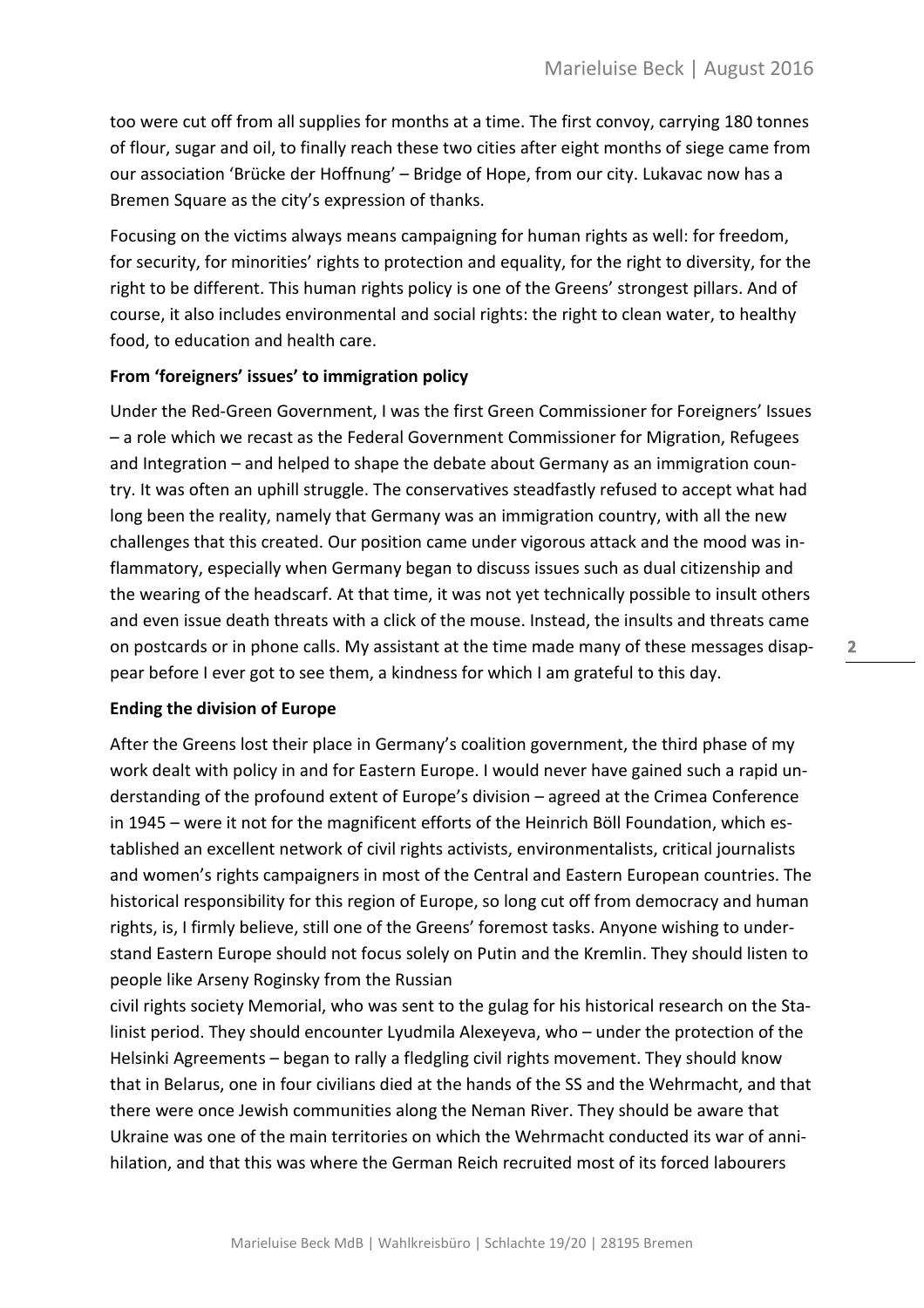from the Soviet population, deporting them to Germany in their millions. And, of course, they should know that all these places formed the backdrop to the Shoah.

A Green should also know that the invasion of Poland in 1939 was preceded by a shameful pact between Hitler and Stalin on the carve-up of the Baltic countries, Poland and Bessarabia, which remained in place until 1941, ruthlessly subjecting the people in these countries to the brown and red terror. Cities such as Kharkiv, Dnipropetrovsk and Odessa have large Jewish communities still – or again. The intelligentsia in Russia, but also in Ukraine, is mostly Jewish. One of them is Alexey Botvinov, the brilliant pianist from Odessa, with whom we spanned the musical arc between Bremen and Odessa.

## **Bremen: buten un binnen [In and out]**

For me, politics always means people. I am aware of the rumour that is being spread about me – that I have not done enough to promote Bremen's interests. In fact, during my time as a Member of Parliament, I have built up a range of contacts with the city and have formed relationships which endure to this day. They include links with a number of schools that have signed up to the Schools against Racism campaign: I am their project patron. There is the arts centre, Kulturladen Huchting, which has been so supportive of my work. There are the social workers at VAJA, who are committed to delivering youth outreach services; the selfconfident women at Quirl; the training centres for marginalised young people; the beekeepers from Oberneuland; the gospel and hip hop communities from Bremerhaven; the boxing club for young migrants; the churches' outreach for women; the Cathedral Choir, now performing as the RathsChor; and there is also the big table at Wernigeroder Straße 10, where people from all over the city and from many different backgrounds come together – more than 2,500 of them, in fact, have visited Beck@Home in recent years. The discussions were open-ended and intense and dealt with controversial issues. No topics were off-limits, and I was always happy to see that at the end of the evening, even after three or four hours, there would still be small groups of people standing on the sidewalk and continuing the debate. I always saw this as being part of my work for the party – for committees and official structures are all well and good, but reaching out to the people around us is what the party is really about.

Over the years, my small team and I have involved a great many leading figures in the political debate in Bremen. We organised events on a wide range of issues: the right to die with dignity, hydrogen-powered aircraft, stem cells, data protection, railway noise pollution, women's issues, nuclear disasters, and the crossover between the ultra right and progressive politics (Querfront). We discussed events in Darfur, Tunisia, Afghanistan, Pakistan, Iran, the Balkans and Eastern Europe. We embraced creative formats: we read political biographies and political *noir* in the living room, watched films and attended concerts, large and small. Even the music we listened to struck a political note: from hip hop in Xhosa and Russian punk to the works of Odessa-based composers Silvestrov, Freidlin and Karamanov.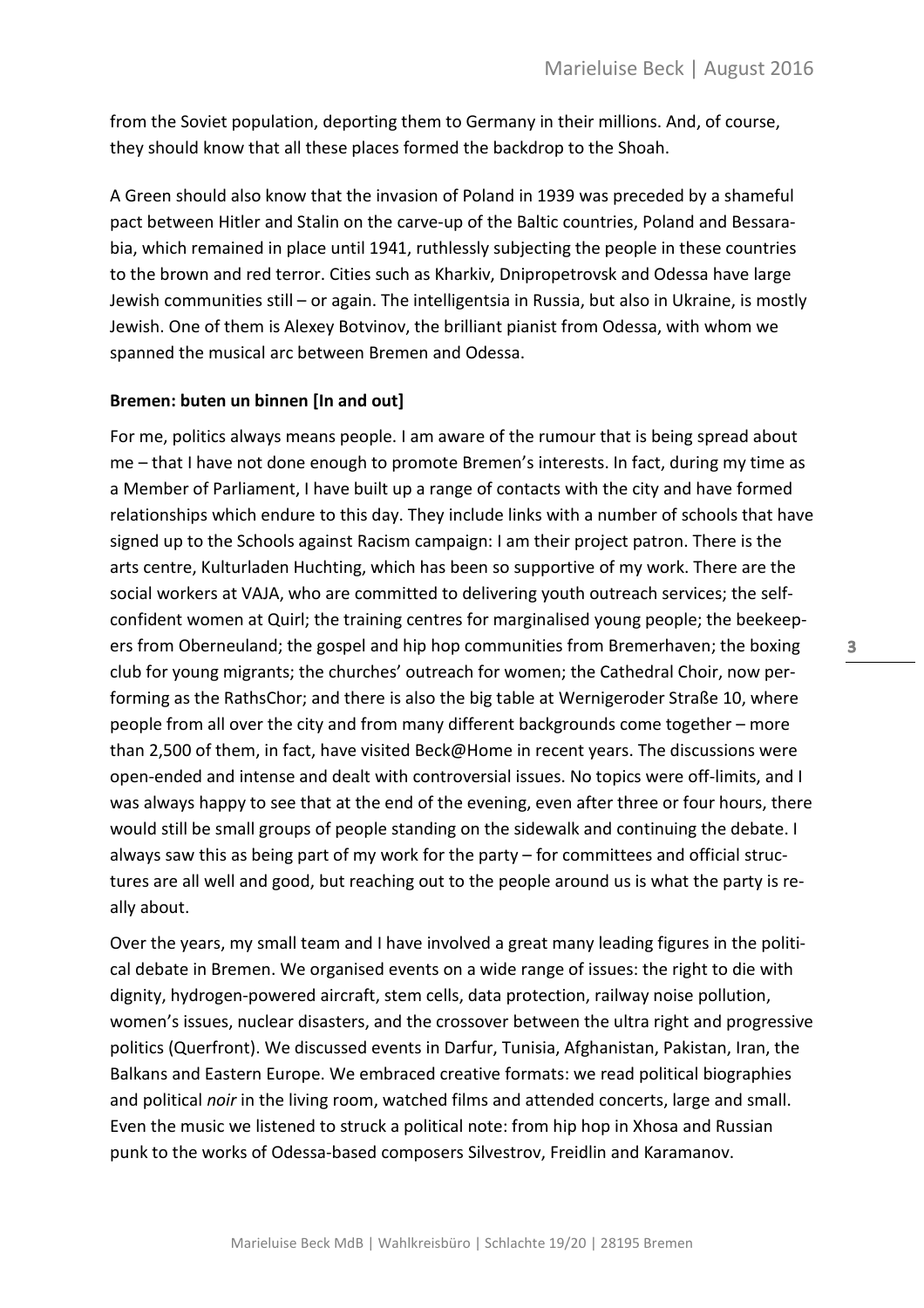I am grateful that with your trust and support over so many years, I had the opportunity to follow my beliefs, to meet with others who shared my views and thus forge friendships and justify the hopes that I have always invested in the Green Party. In some cases, we were even able to offer protection – a small gesture, given the amount of suffering there is in the world, but it made all the difference to the recipients.

They included imprisoned members of the opposition in Belarus, whom I sponsored in order to improve their conditions of detention and ensure they were not forgotten. All of them, I am happy to say, have now been freed. Some of you may know about the Lebanese single mother and her seven children whom we have been assisting for 13 years, or about the three children in Iraq and their desperate seven-year campaign to be reunited with their parents who had fled to Bremen, or little Faris, abducted by his father and taken to Tunisia, who, I am pleased to say, was finally returned to his mother in Findorff after our determined intervention.

## **Green means taking sides**

Today, 36 years after joining the party, I know that awareness of the annihilation of Jewish life in Europe is the seedbed that nurtures my thinking and actions. I am filled with gratitude for the strength that I gained from knowing Juri Elperin, who was displaced from Berlin, later moved to Russia and finally returned to Berlin in the last years of his life.

For me, Green politics always meant not staying cocooned within our own circle but reaching out to wider society. And it meant taking sides for the victims of injustice and violence. The Nobel Prize Laureate Elie Wiesel, who died not long ago, sent a very clear message to those of us who were born afterwards: "*We must always take sides. Neutrality helps the oppressor, never the victim. Silence encourages the tormentor, never the tormented*." That means dispensing with impartiality. It means taking sides against the crimes committed even by the established democracies: Abu Ghraib, Guantanamo, the intervention in Iraq based on false intelligence. It means standing with the people of Afghanistan who are being terrorised by the Taliban. It means defending the right of Israelis and Palestinians alike to live in safe borders. It means standing firm against violence and impunity in Chechnya. Natalya Estemirova, whom I knew well, was just one of those who did so: she paid for her courage with her life. It means taking sides against authoritarian regimes. As a Member of the Parliamentary Assembly of the Council of Europe, I have pushed through critical reports and resolutions, despite opposition, in order to support the democratic movements in Eastern Europe. These documents are an important frame of reference that civil rights activists can invoke in their dealings with governments. And it means taking sides when the European peace order is lifted off its hinges by Russian aggression against Ukraine.

With this position, I have often encountered incomprehension and even opposition from some of you. But conflict, if dealt with openly, can be productive. With my positions, I have